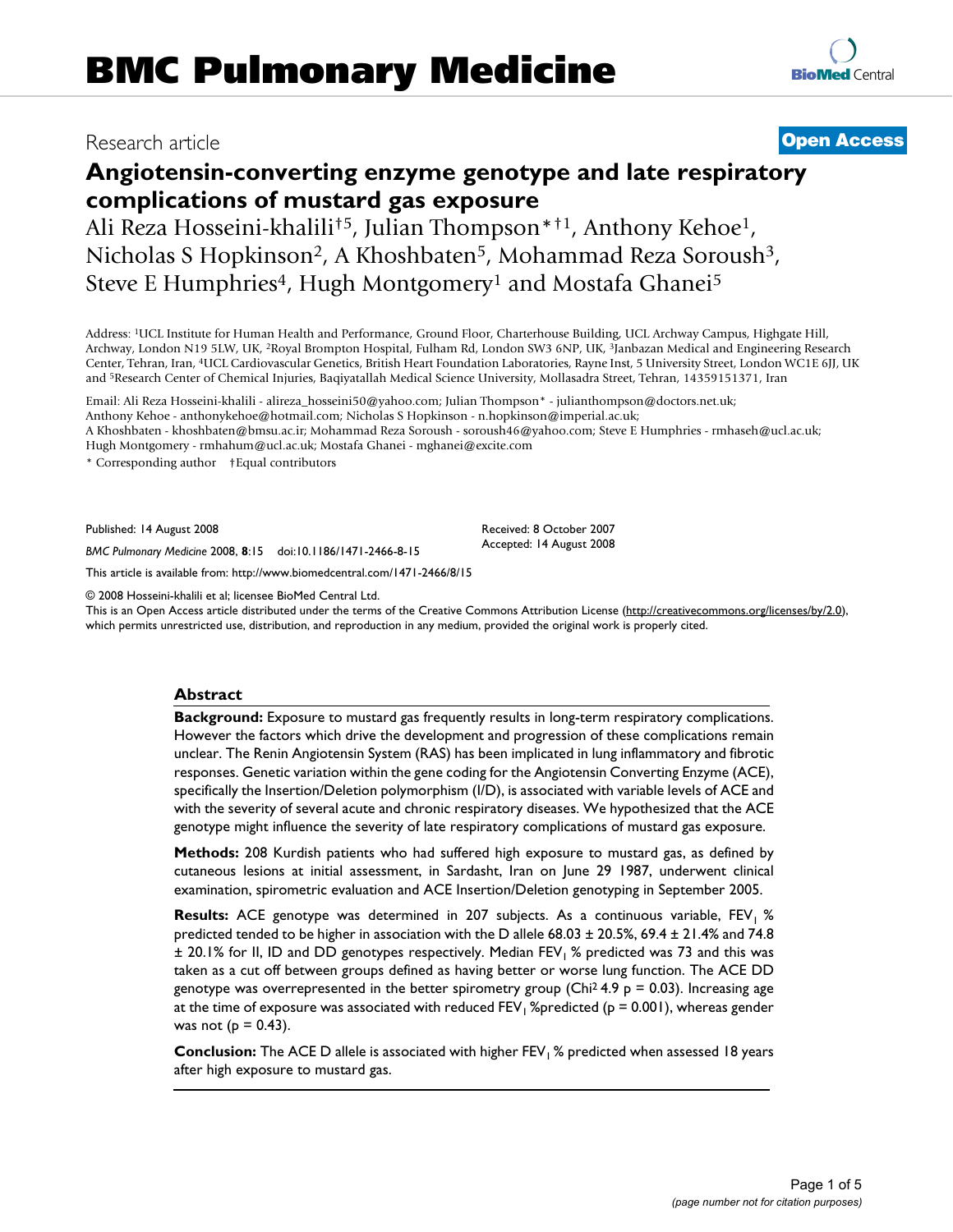# **Background**

Some 100,000 Iranians were exposed to chemical warfare agents during the 8-year Iraq-Iran war, with the approximately 50,000 mustard gas-affected individuals exhibiting a pattern of late respiratory, eye and skin complications [1]. Chronic bronchitis, asthma, bronchiectasis and pulmonary fibrosis account for the most frequent long-term respiratory sequelae, with progressive decline occurring over many years [2-5].

Mustard gas, bis (2- chloroethyl) sulphide, is a bifunctional alkylating agent. It is a potent vesicant, whose rapid penetration leads to extensive blistering in all epithelial tissues exposed to it. The immediate toxicity of mustard gas is thought to be due to the consequences of both DNA and protein alkylation reactions [6]. However, the factors which drive the development and progression of the long term respiratory complications remain unclear.

The circulating or endocrine renin-angiotensin system (RAS) plays a key role in circulatory homeostasis. Angiotensin Converting Enzyme (ACE) converts angiotensin I to the potent vasoconstrictor angiotensin II. However, local RAS exist in diverse human tissues, where they play proinflammatory and profibrotic roles [7-9]. A lung RAS is now known to exist and is implicated in the genesis of lung inflammatory and fibrotic responses [10].

Whether in the circulation or the tissues [11,12], the absence (deletion, D allele) rather than the presence (insertion, I allele) of a 287 base pair fragment in the human ACE gene is associated with increased ACE activity. In keeping with the postulated roles for ACE in the lung, the D-allele has been associated with development of the acute respiratory distress syndrome, and poorer markers of respiratory function in acute illness [13,14]. However, such detrimental impact of the D-allele in *acute* illness might be counterbalanced by more positive systemic affects in *chronic* disease, as suggested by the association of the D-allele with preserved skeletal muscle strength amongst patients with chronic pulmonary disease [15].

We thus postulated that ACE genotype might influence the severity of the late respiratory complications of mustard gas exposure, and have tested this hypothesis in a pilot study.

# **Methods**

Thus study was approved by the Ethics Committee of the Iranian Janbazan [Veterans'] organization. Written informed consent was obtained from each subject.

# *Subjects*

All were Kurdish civilians and had suffered high-level mustard gas exposure at Sardasht, Iran on June 29 1987, as recorded by the Janbazan veterans' organization – the official center for compensation of war disabled victims. In keeping with accepted methodologies, those with only erythema were defined as "low exposure", whilst those with erythema and edema, vesiculation, scaling, ulceration, or crusting are categorized as "high exposure" [16]. Using such criteria, 'high exposure' subjects were selected. Patients were excluded if they had a history of smoking, heart failure, occupational history of chemical agent exposure or a lung inflammatory disorder of a different origin.

# *Pulmonary impairment*

Spirometric evaluation was performed in September 2005, with forced expiratory volume over 1 second  $(FEV<sub>1</sub>)$ , forced vital capacity (FVC), and the ratio between them calculated (Multi-Functional Spirometer HI-801, Chest M.I., INC, Tokyo, Japan). Spirometry was performed according to international guidelines with the best of three readings recorded.

# *Genotyping*

Five milliliters of EDTA blood was obtained from each subject, and ACE genotype was determined using threeprimer polymerase chain reaction amplification (PCR) and subsequent agarose gel electrophoresis, as previously reported [17]. All gels included a positive heterozygous control sample, and genotypes were read by two independent observers blind to case/control status. Discrepancies were resolved by repeat PCR.

# *Statistical Analysis*

Analysis was performed using Statview 5.0 (Abacus concepts, Inc., Berkeley, CA, USA). Deviation from Hardy-Weinberg equilibrium was considered using a chi-squared test. Disease severity was defined according to a median split of  $FEV<sub>1</sub>$ % predicted into better or worse lung function groups. The influence of age, gender and ACE genotype on disease severity was tested using binary logistic regression analysis comparing D homozygotes to other genotypes. Throughout, a p-value < 0.05 was considered statistically significant. Data was normally distributed and results presented as mean ± standard deviation (SD).

# **Results**

# *Patient Recruitment*

Overall, 208 patients were enrolled with a mean age of  $46.6 \pm 14.4$  years, of whom 89 (43%) were female (Table 1). Mean  $FEV<sub>1</sub>$  % predicted and FVC % predicted were  $70.7 \pm 21.0$  and  $74.4 \pm 19.3$  respectively. Nearly all reported some respiratory symptoms: 201 (97%) reported dyspnea, 160 (77%) reported chronic cough, 102 (49%) hemoptysis, and 128 (61.5%) chronic sputum produc-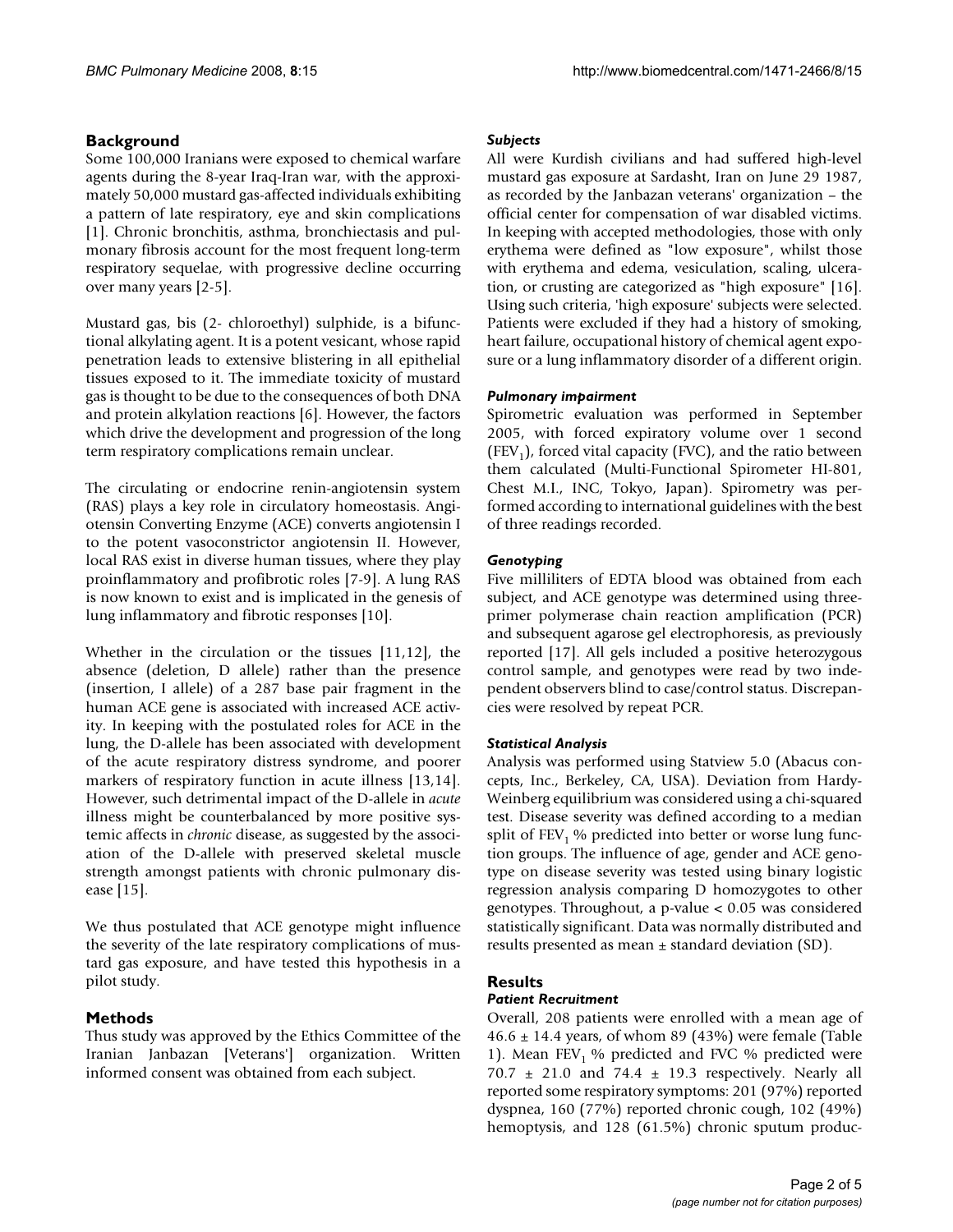|                       | Mean age        | Mean FEVI % predicted | Mean FVC % predicted | Gender            |
|-----------------------|-----------------|-----------------------|----------------------|-------------------|
| All subjects (208)    | $46.6 \pm 14.4$ | $70.7 \pm 21.0$       | $74.4 \pm 19.3$      | 89 (43%) female   |
| FEV <sub>1</sub> > 73 | $43.2 \pm 13.2$ | $86.2 \pm 10.9$       | $88.6 \pm 13.9$      | 49 (45.8%) female |
| FEV <sub>1</sub> < 73 | $50.4 \pm 14.7$ | $53.9 \pm 15.8$       | $62.3 \pm 16.9$      | 40 (40%) female   |

#### **Table 1: Median split group characteristics**

tion. On physical examination 50 (24%) had an expiratory wheeze, and 12 (5.8%) inspiratory crackles.

For technical reasons, ACE genotype could not be determined in 1 subject. In the remaining 207 subjects, ACE genotype distribution was 37 (17.9%) vs 115 (55.6%) vs 55 (26.6%) for II, ID and DD respectively, and was consistent with Hardy-Weinberg equilibrium (p value = 0.11). Neither age nor gender varied significantly between ACE genotypes.

As a continuous variable,  $FEV<sub>1</sub>$ % predicted tended to be higher in association with the D allele 68.03  $\pm$  20.5%, 69.4  $\pm$  21.4% and 74.8  $\pm$  20.1% for II, ID and DD genotypes respectively (Figure 1) linear trend  $p = 0.10$ . Analysis of FVC % predicted demonstrated higher values for the DD genotype with FVC % predicted of  $74.59 \pm 17.2$ %,  $72.9 \pm 19.5\%$  and  $77.13 \pm 20.3\%$  for II, ID and DD genotypes respectively (ANOVA  $p = 0.43$ )

Gender did not appear to have an influence on disease severity. Mean FEV<sub>1</sub> % predicted for males was  $71.7 \pm 21$ and for females  $70.0 \pm 21$ . There was no significant association between gender and severity grouping (Chi<sup>2</sup> p = 0.43).



#### **Figure 1**

**Mean FEV1 % predicted by ACE genotype**. Error bars represent Standard error mean (SEM). Test for linear trend p  $= 0.1.$ 

Increasing age was associated with reduced  $FEV<sub>1</sub>$ % predicted ( $r^2$  0.05 p = 0.001). Mean age in the high FEV<sub>1</sub> % predicted group was  $43.2 \pm 13.2$  in comparison with 50.4  $\pm$  14.7 in the low FEV<sub>1</sub> % predicted group (t test p = 0.0002).

Median FEV<sub>1</sub> % predicted was 73 and this was taken as a cut off between groups demonstrating higher or lower spirometry readings. (Table 1).

The ACE DD genotype was overrepresented in the better spirometry group (Chi<sup>2</sup> 4.9 (p = 0.03) (Table 2). In a logistic regression model including age this became more significant ( $p = 0.011$ ).

The presence or absence of particular symptoms and signs, or the number of them present was not associated with genotype.

#### **Discussion**

This study is the first to suggest an association between the Angiotensin Converting Enzyme Insertion/Deletion polymorphism and the severity of late respiratory complications of mustard gas exposure, as measured by  $FEV<sub>1</sub>$ . 33.6% of subjects in the better lung function group carry the DD-genotype, whereas only 12% in this group carry the II-genotype.

The finding that the D-allele was over-represented in subjects with less severe late pulmonary impairment following exposure to mustard gas might be considered unexpected given the higher ACE activity associated with it and the recognized pro-inflammatory and pro-fibrotic roles of increased RAS activity in the lung. In contrast to this finding, previous studies have demonstrated associations of the D-allele with increased severity of pulmonary sarcoid [18], acute lung injury responses in adults [19], non-infectious pulmonary complications of bone marrow transplantation [20] and of esophageal surgery [21], and

**Table 2: Median split groups and ACE genotype**

|                       | ACE II     | ACE ID     | ACE DD     |     |
|-----------------------|------------|------------|------------|-----|
| $FEV_1 > 73$          | 13(12%)    | 58 (54%)   | 36 (33.6%) | 107 |
| FEV <sub>1</sub> < 73 | 24 (24%)   | 57 (57%)   | 19(19%)    | 100 |
| All subjects          | 37 (17.9%) | 115(55.6%) | 55 (26.6%) | 207 |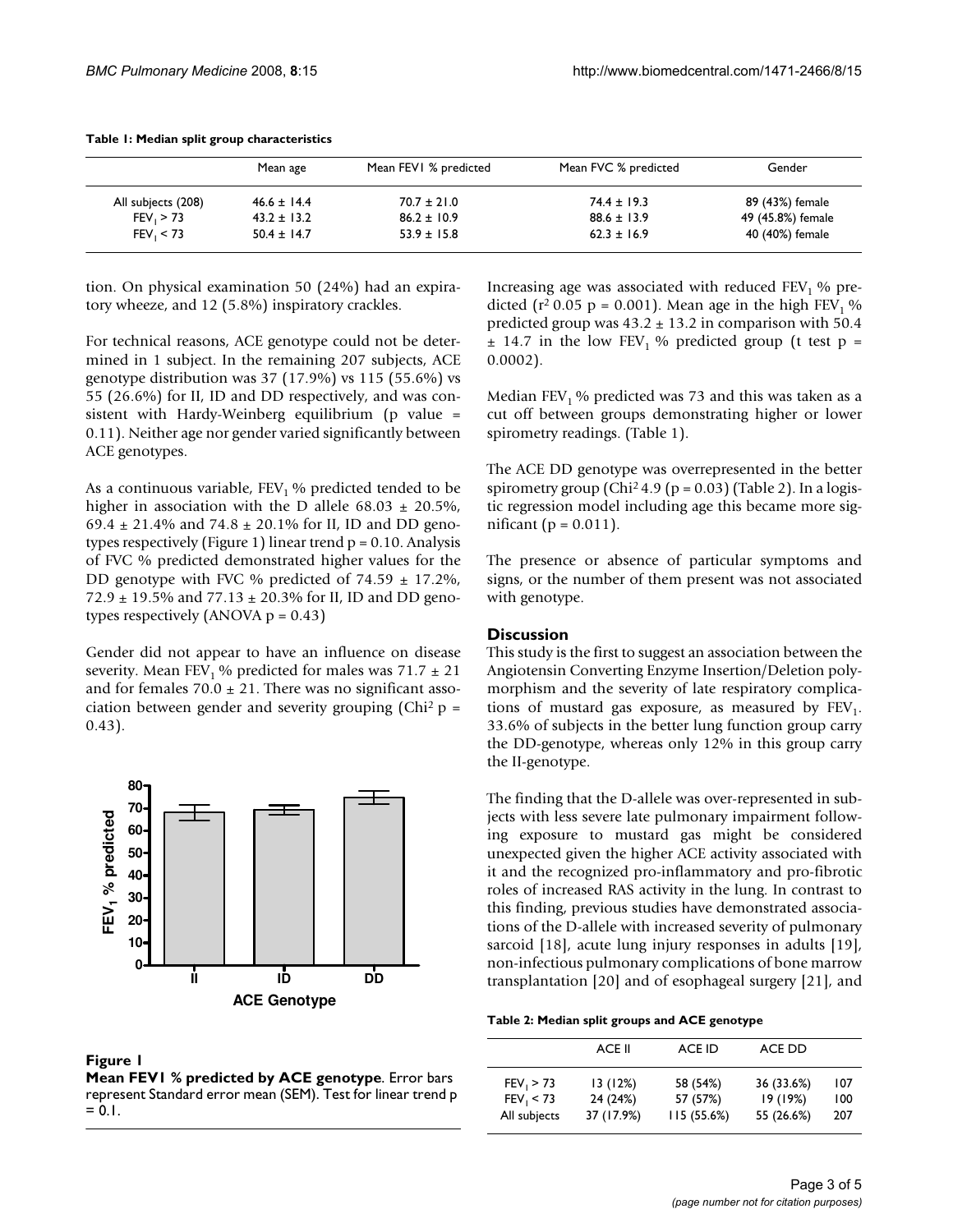with the development of bronchopulmonary dysplasia after premature birth [22].

Recently a study of transbronchial lung biopsies in patients with severe mustard gas related lung disease has revealed histopathological changes diagnosable as organizing pneumonia [3,23]. Previously fibrosis had been considered to be the predominant pathology in the late respiratory complications of mustard gas exposure. The pathogenesis of organizing pneumonia may interact with the RAS in a different way to the generation of fibrosis and help explain the association of the D-allele with less severe pulmonary impairment.

Most studies examining the role of the RAS in lung inflammation and fibrosis have associated the I-allele with less severe disease in the short term response to a pathological insult. This study examined pulmonary impairment nearly 20 years after exposure to mustard gas and may suggest that the RAS has a different influence on chronic pulmonary disease.

Additionally we found the severity of pulmonary impairment following mustard gas exposure to be associated with increasing age – findings that accord with those of Zarchi et al, in a study of 1337 soldiers exposed to mustard gas [24]. The mechanism underlying this increased susceptibility with age is unclear. It could represent a greater susceptibility at a pulmonary level or could be that removal of children from exposure (both physically and the removal of clothing to prevent ongoing exposure) may have been more effective

A further study is warranted – and one which not only includes far greater numbers, but which obtains far greater phenotypic detail – including detailed non-invasive pulmonary function testing, and imaging.

These findings, and the issue of further study, are of importance for a number of reasons. Certainly, gene-environment studies such as this may prove powerful in exploring the fundamental mechanisms driving progressive lung pathology of diverse origin. In addition, however, there are many tens of thousands of patients suffering the pulmonary sequelae of mustard gas exposure, for whom no specific therapeutic modality is yet available. The demonstration that ACE influences such pathology may open the way to new therapeutic options.

# **Conclusion**

ACE genotype influences the severity of the late respiratory complications of mustard gas exposure with the D allele being associated with higher  $FEV<sub>1</sub>$ % predicted 18 years after exposure.

#### **Abbreviations**

ACE: Angiotensin Converting Enzyme; D: Deletion;  $FEV<sub>1</sub>$ Forced Expiratory Volume over 1 second; FVC: Forced vital capacity; I: Insertion; PCR: Polymerase chain reaction amplification; RAS: Renin Angiotensin System; SD: Standard deviation; SEM: Standard error mean.

#### **Competing interests**

Authors Dr Julian Thompson and Dr Ali Reza Hosseini Khalili; Dr Anthony Kehoe, Dr Nicholas S Hopkinson, Professor A Khoshbaten, Dr Mohammad Reza Soroush, Professor Steve Humphries; Dr Hugh Montgomery and Professor Mostafa Ghanei have no competing interests to disclose.

#### **Authors' contributions**

JT, ARH–K, AKe, NSH, HM drafted the manuscript and performed the statistical analysis. AKh, MRS, SEH, HM and MG conceived of the study, and participated in its design, data acquisition and coordination. All authors read and approved the final manuscript.

#### **References**

- 1. Khateri S, Ghanei M, Keshavarz S, Soroush M, Haines D: **[Incidence](http://www.ncbi.nlm.nih.gov/entrez/query.fcgi?cmd=Retrieve&db=PubMed&dopt=Abstract&list_uids=14610394) [of lung, eye, and skin lesions as late complications in 34,000](http://www.ncbi.nlm.nih.gov/entrez/query.fcgi?cmd=Retrieve&db=PubMed&dopt=Abstract&list_uids=14610394) [Iranians with wartime exposure to mustard agent.](http://www.ncbi.nlm.nih.gov/entrez/query.fcgi?cmd=Retrieve&db=PubMed&dopt=Abstract&list_uids=14610394)** *J Occup Environ Med* 2003, **45:**1136-1143.
- 2. Emad A, Rezaian GR: **[The diversity of the effects of sulfur mus](http://www.ncbi.nlm.nih.gov/entrez/query.fcgi?cmd=Retrieve&db=PubMed&dopt=Abstract&list_uids=9315808)[tard gas inhalation on respiratory system 10 years after a sin](http://www.ncbi.nlm.nih.gov/entrez/query.fcgi?cmd=Retrieve&db=PubMed&dopt=Abstract&list_uids=9315808)[gle, heavy exposure: analysis of 197 cases.](http://www.ncbi.nlm.nih.gov/entrez/query.fcgi?cmd=Retrieve&db=PubMed&dopt=Abstract&list_uids=9315808)** *Chest* 1997, **112:**734-738.
- 3. Ghanei M, Mokhtari M, Mohammad MM, Aslani J: **[Bronchiolitis](http://www.ncbi.nlm.nih.gov/entrez/query.fcgi?cmd=Retrieve&db=PubMed&dopt=Abstract&list_uids=15489074) [obliterans following exposure to sulfur mustard: chest high](http://www.ncbi.nlm.nih.gov/entrez/query.fcgi?cmd=Retrieve&db=PubMed&dopt=Abstract&list_uids=15489074) [resolution computed tomography.](http://www.ncbi.nlm.nih.gov/entrez/query.fcgi?cmd=Retrieve&db=PubMed&dopt=Abstract&list_uids=15489074)** *Eur J Radiol* 2004, **52:**164-169.
- 4. Thomason JW, Rice TW, Milstone AP: *Bronchiolitis obliterans* **[in a](http://www.ncbi.nlm.nih.gov/entrez/query.fcgi?cmd=Retrieve&db=PubMed&dopt=Abstract&list_uids=12902361) [survivor of a chemical weapons attack.](http://www.ncbi.nlm.nih.gov/entrez/query.fcgi?cmd=Retrieve&db=PubMed&dopt=Abstract&list_uids=12902361)** *Jama* 2003, **290:**598-599.
- 5. Bijani K, Moghadamnia AA: **[Long-term effects of chemical weap](http://www.ncbi.nlm.nih.gov/entrez/query.fcgi?cmd=Retrieve&db=PubMed&dopt=Abstract&list_uids=12485587)[ons on respiratory tract in Iraq-Iran war victims living in](http://www.ncbi.nlm.nih.gov/entrez/query.fcgi?cmd=Retrieve&db=PubMed&dopt=Abstract&list_uids=12485587) [Babol \(North of Iran\).](http://www.ncbi.nlm.nih.gov/entrez/query.fcgi?cmd=Retrieve&db=PubMed&dopt=Abstract&list_uids=12485587)** *Ecotoxicol Environ Saf* 2002, **53:**422-424.
- 6. Matijasevic Z, Precopio ML, Snyder JE, Ludlum DB: **[Repair of sulfur](http://www.ncbi.nlm.nih.gov/entrez/query.fcgi?cmd=Retrieve&db=PubMed&dopt=Abstract&list_uids=11285203) [mustard-induced DNA damage in mammalian cells meas](http://www.ncbi.nlm.nih.gov/entrez/query.fcgi?cmd=Retrieve&db=PubMed&dopt=Abstract&list_uids=11285203)[ured by a host cell reactivation assay.](http://www.ncbi.nlm.nih.gov/entrez/query.fcgi?cmd=Retrieve&db=PubMed&dopt=Abstract&list_uids=11285203)** *Carcinogenesis* 2001, **22:**661-664.
- 7. Constantinescu CS, Ventura E, Hilliard B, Rostami A: **[Effects of the](http://www.ncbi.nlm.nih.gov/entrez/query.fcgi?cmd=Retrieve&db=PubMed&dopt=Abstract&list_uids=8576541) [angiotensin converting enzyme inhibitor captopril on exper](http://www.ncbi.nlm.nih.gov/entrez/query.fcgi?cmd=Retrieve&db=PubMed&dopt=Abstract&list_uids=8576541)[imental autoimmune encephalomyelitis.](http://www.ncbi.nlm.nih.gov/entrez/query.fcgi?cmd=Retrieve&db=PubMed&dopt=Abstract&list_uids=8576541)** *Immunopharmacol Immunotoxicol* 1995, **17:**471-491.
- 8. Fukuhara M, Geary RL, Diz DI, Gallagher PE, Wilson JA, Glazier SS, Dean RH, Ferrario CM: **[Angiotensin-converting enzyme](http://www.ncbi.nlm.nih.gov/entrez/query.fcgi?cmd=Retrieve&db=PubMed&dopt=Abstract&list_uids=10642324) [expression in human carotid artery atherosclerosis.](http://www.ncbi.nlm.nih.gov/entrez/query.fcgi?cmd=Retrieve&db=PubMed&dopt=Abstract&list_uids=10642324)** *Hypertension* 2000, **35:**353-359.
- 9. Krootila K, Oksala O, Von Dickhoff K, Palkama A, Uusitalo H: **[Effect](http://www.ncbi.nlm.nih.gov/entrez/query.fcgi?cmd=Retrieve&db=PubMed&dopt=Abstract&list_uids=8590256) [of captopril on ocular irritative response to topical neutral](http://www.ncbi.nlm.nih.gov/entrez/query.fcgi?cmd=Retrieve&db=PubMed&dopt=Abstract&list_uids=8590256) [formaldehyde and YAG-laser capsulotomy in the rabbit.](http://www.ncbi.nlm.nih.gov/entrez/query.fcgi?cmd=Retrieve&db=PubMed&dopt=Abstract&list_uids=8590256)** *J Ocul Pharmacol Ther* 1995, **11:**243-252.
- 10. Marshall RP: **[The pulmonary renin-angiotensin system.](http://www.ncbi.nlm.nih.gov/entrez/query.fcgi?cmd=Retrieve&db=PubMed&dopt=Abstract&list_uids=12570789)** *Curr Pharm Des* 2003, **9:**715-722.
- 11. Danser AH, Schalekamp MA, Bax WA, Brink AM van den, Saxena PR, Riegger GA, Schunkert H: **[Angiotensin-converting enzyme in](http://www.ncbi.nlm.nih.gov/entrez/query.fcgi?cmd=Retrieve&db=PubMed&dopt=Abstract&list_uids=7664416) [the human heart. Effect of the deletion/insertion polymor](http://www.ncbi.nlm.nih.gov/entrez/query.fcgi?cmd=Retrieve&db=PubMed&dopt=Abstract&list_uids=7664416)[phism.](http://www.ncbi.nlm.nih.gov/entrez/query.fcgi?cmd=Retrieve&db=PubMed&dopt=Abstract&list_uids=7664416)** *Circulation* 1995, **92:**1387-1388.
- 12. Costerousse O, Allegrini J, Lopez M, Alhenc-Gelas F: **[Angiotensin I](http://www.ncbi.nlm.nih.gov/entrez/query.fcgi?cmd=Retrieve&db=PubMed&dopt=Abstract&list_uids=8382480)[converting enzyme in human circulating mononuclear cells:](http://www.ncbi.nlm.nih.gov/entrez/query.fcgi?cmd=Retrieve&db=PubMed&dopt=Abstract&list_uids=8382480) [genetic polymorphism of expression in T-lymphocytes.](http://www.ncbi.nlm.nih.gov/entrez/query.fcgi?cmd=Retrieve&db=PubMed&dopt=Abstract&list_uids=8382480)** *Biochem J* 1993, **290(Pt 1):**33-40.